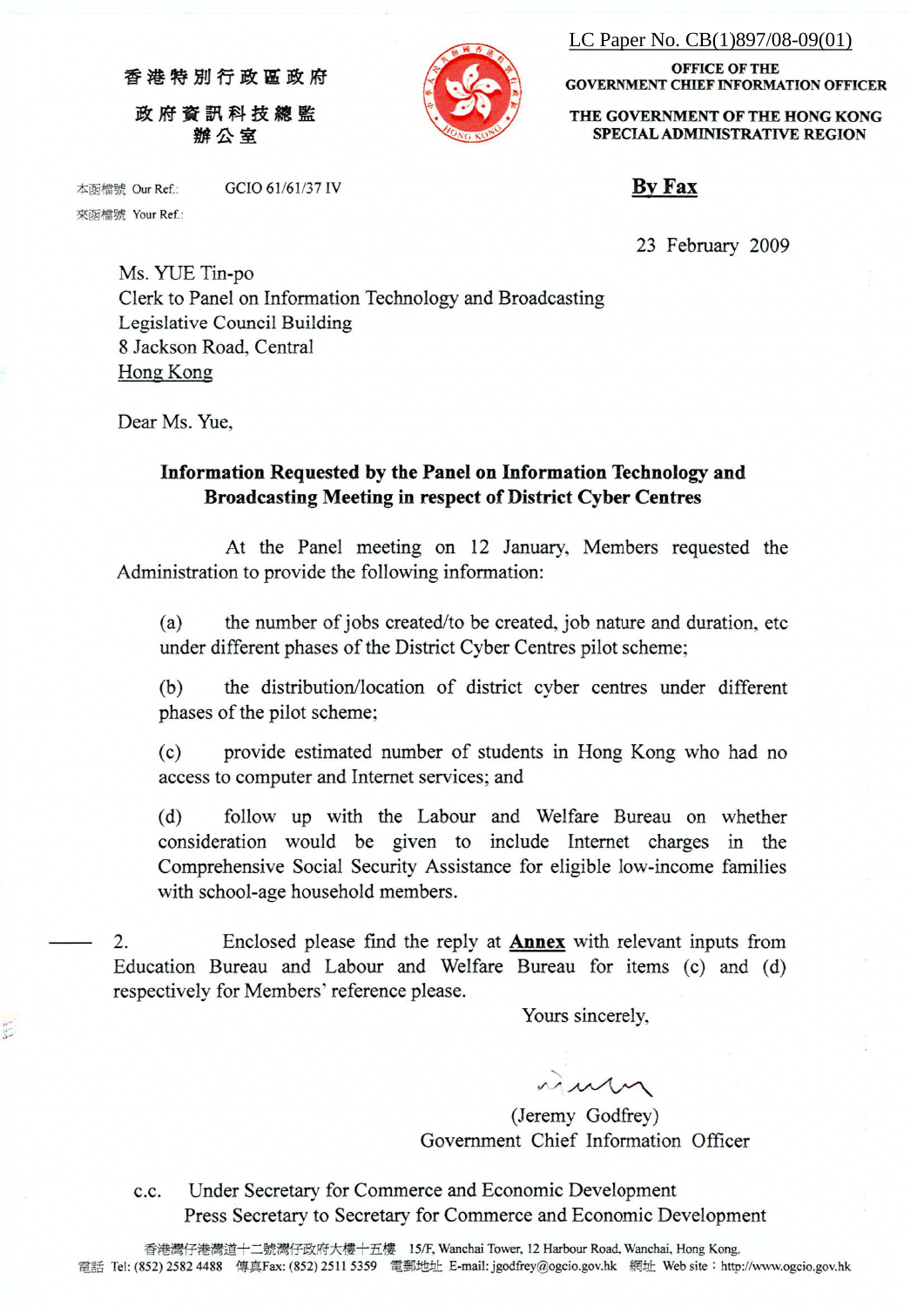### **(a) Number of jobs created/to be created, job nature and duration, etc under different phases of the District Cyber Centres pilot scheme**

The DCC Alliance plans to employ full time staff of about 16 people for the District Cyber Centres pilot scheme. Recruitment of 11 is already being arranged to implement the first phase of the pilot scheme and the remaining 5 will be arranged later this year to prepare for the extended pilot service development. Details of the jobs being created are listed below:

| <b>Job Description</b>                     | Number         | Remarks         |
|--------------------------------------------|----------------|-----------------|
|                                            | of             |                 |
|                                            | Post(s)        |                 |
| <b>Project Coordination and Management</b> | 1              |                 |
| <b>Helpdesk and Field Support Service</b>  | $\overline{2}$ | 1 of the posts  |
|                                            |                | to be created   |
|                                            |                | later this year |
| Donation Administration and                | $\overline{2}$ | 1 of the posts  |
| Coordination of Technical Induction for    |                | to be created   |
| <b>Volunteers</b>                          |                | later this year |
| <b>Laptop Library Administration</b>       | 3              | 2 of the posts  |
|                                            |                | to be created   |
|                                            |                | later this year |
| Professional Volunteer Management and      | $\overline{2}$ |                 |
| Coordination                               |                |                 |
| <b>Cyber Community Award Scheme</b>        | $\overline{2}$ |                 |
| Development, Support and Maintenance       |                |                 |
| Youth Development Scheme                   | $\overline{2}$ | 1 of the posts  |
| Coordination                               |                | to be created   |
|                                            |                | later this year |
| Event Coordination & Marketing Support     | $\overline{2}$ |                 |
| Total                                      | 16             |                 |

# **(b) Distribution/location of district cyber centres under different phases of the pilot scheme**

A total of 14 centres of various non-government organizations (NGOs) in different districts have confirmed that they will participate in the first phase of the pilot scheme. Details of the centres could be found in **Annex-1**.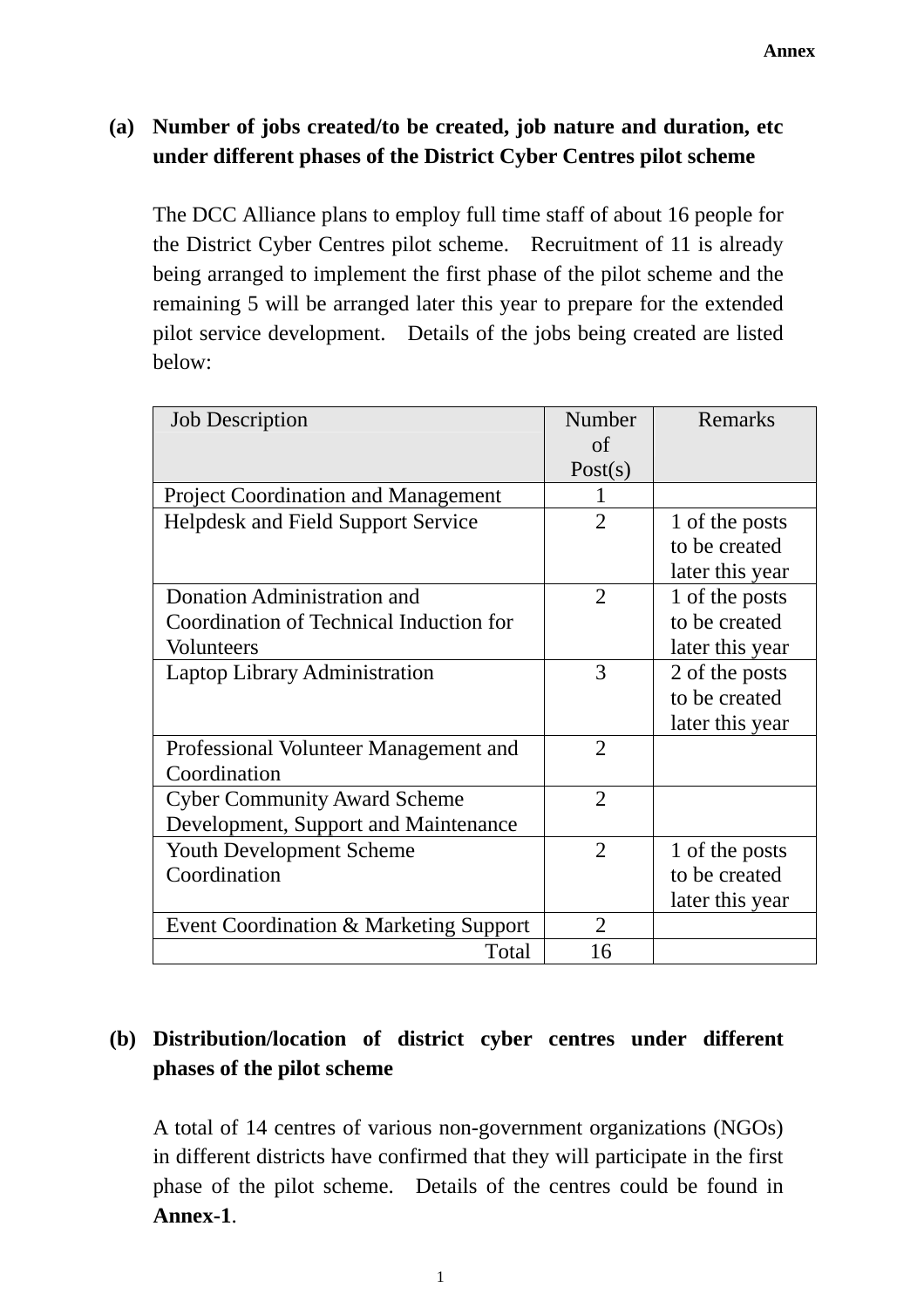## **(c) Estimated number of students in Hong Kong who had no access to computer and Internet services**

According to the latest figures from the survey conducted by the Census & Statistics Department during July – September 2008, among the 728,000 number of primary and secondary school students aged 10 and above, about 21,400 (2.9%) students do not have computer and Internet access at home.

 To help needy students gain access to computer facilities, the Education Bureau (EDB) has partnered with the Environmental Protection Department (EPD) to launch a "Computer Recycling Programme" for primary and secondary school students. Under the programme, EPD will provide recycled computers to needy students while the EDB will arrange for one-year free Internet access service for successful applicants. The designated Internet service providers will also continue to offer a favourable Internet access service plan for beneficiaries for two years after the initial year of free service. The Programme has already been kicked off in early February 2009.

 Furthermore, the EDB has granted recurrent subsidy to all primary and secondary schools since the 1999/2000 school year to encourage them to open computer rooms and facilities for the use of needy students after school. Free computers and Internet facilities are also available to students at youth centres, community centres and public libraries across the territory.

# **(d) Consideration of including Internet charges in the Comprehensive Social Security Assistance (CSSA) for eligible low-income families with school-age household members**

The CSSA Scheme, whilst seeking to meet the basic needs of those who cannot support themselves financially, takes special care of children through the provision of higher standard rates and various special grants. The existing standard rates for CSSA able-bodied children range from \$1,455 to \$2,200 per month, which are \$140 to \$370 higher than those for able-bodied adults. The standard rates for CSSA disabled children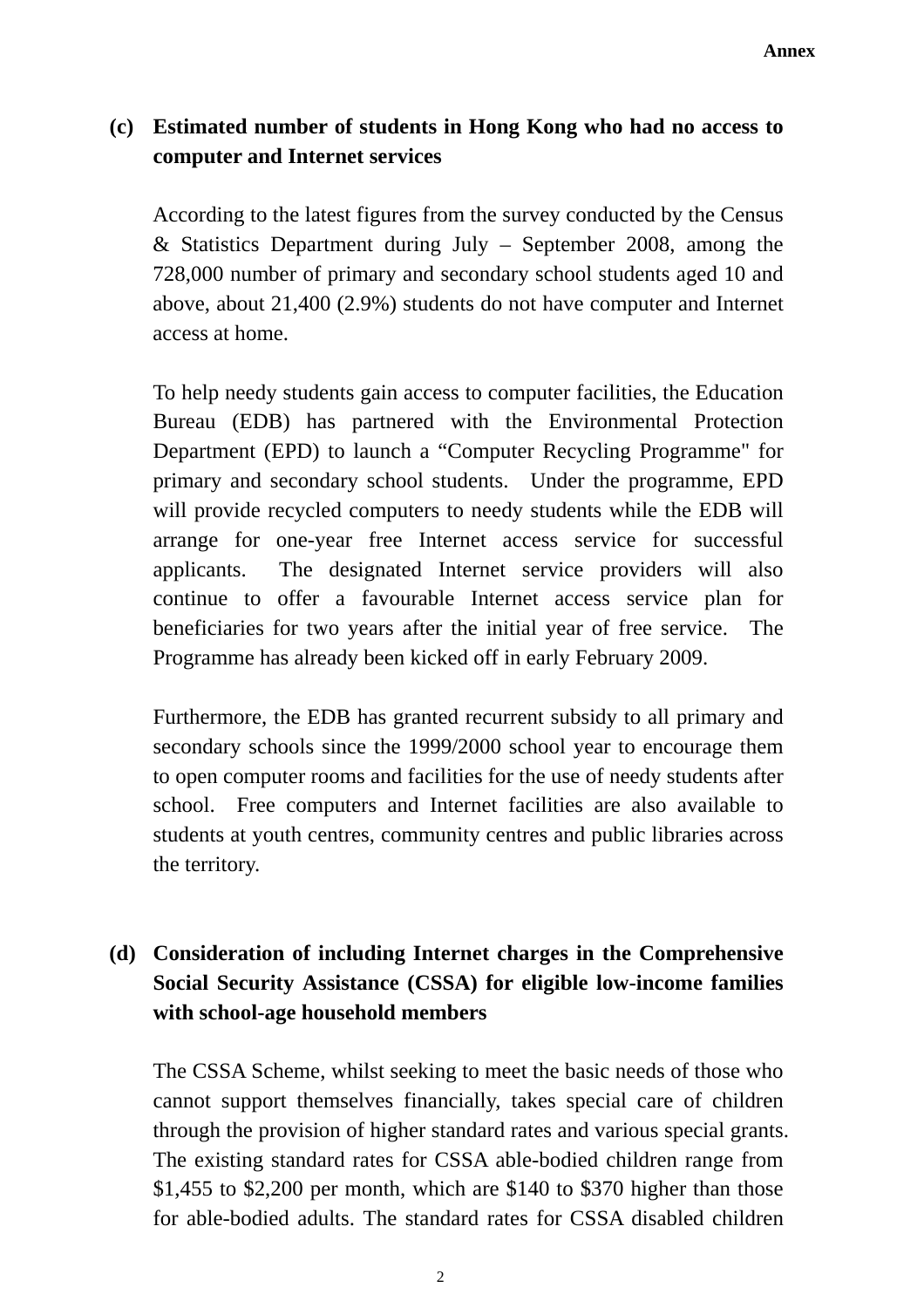are even higher, ranging from \$2,550 to \$4,740 per month, which are \$560 to \$730 higher than those for disabled adults.

CSSA children attending schools are entitled to a full range of special grants to meet their educational expenses such as school fees, meal allowance, fares to and from school and examination fees for the Hong Kong Certificate of Education Examination and Hong Kong Advanced Level Examination. In addition, all CSSA children receiving pre-primary to upper secondary education are entitled to a grant ranging from \$1,245 to \$3,810 before the start of a school year to cover expenses of books, stationery, school uniforms, and miscellaneous and related expenses.

The CSSA Scheme mainly aims at helping recipients meet their basic daily needs. At present, the average CSSA monthly payment for a 4-person CSSA family without any income is \$9,480. In addition, CSSA families can flexibly use the CSSA standard rate payments to meet different expenses according to their own circumstances and needs.